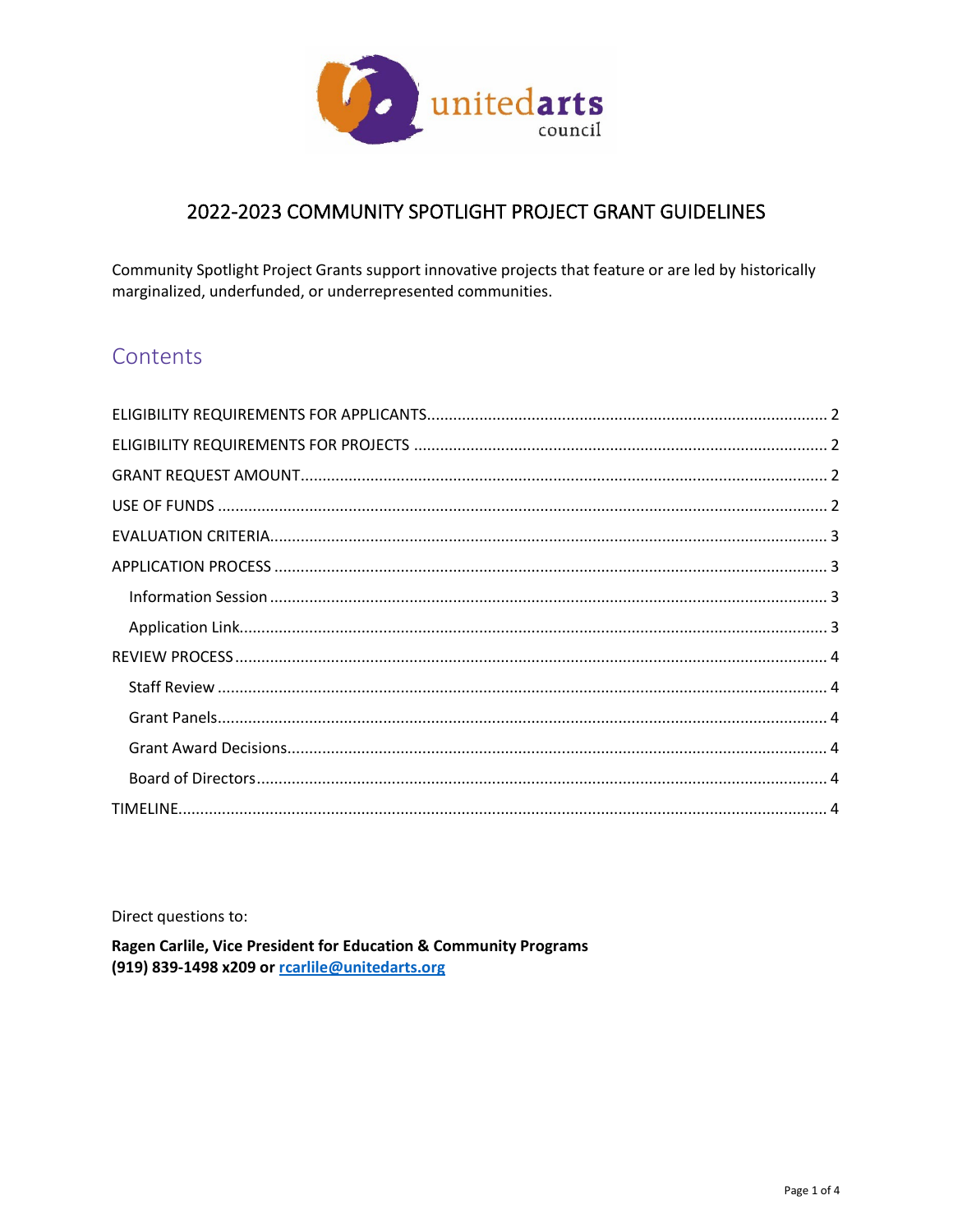# <span id="page-1-0"></span>ELIGIBILITY REQUIREMENTS FOR APPLICANTS

To be eligible for funding, applicants must:

- be a non-profit arts or cultural organization with 501c3 state and federal tax-exempt status
- have had at least three years of programming
- have a history of working with historically marginalized, underfunded, or underrepresented communities
- have nondiscrimination, conflict of interest, and accessibility policies

Collaborative projects are welcome. Organizations working together should identify a single organization that will serve as the grant applicant.

## <span id="page-1-1"></span>ELIGIBILITY REQUIREMENTS FOR PROJECTS

To be eligible for funding, proposed projects must:

- be arts-related
- take place in Wake County
- take place between September 1, 2022 and June 30, 2023
- be compatible with the applicant's mission
- feature a majority of artists from historically marginalized, underfunded, or underrepresented communities including artists of color, artists with disabilities, female artists, and queer artists

## <span id="page-1-2"></span>GRANT REQUEST AMOUNT

- Maximum grant request: \$10,000
- Minimum grant request: \$1,000
- No matching requirement

## <span id="page-1-3"></span>USE OF FUNDS

Grant funds can be used for the following expenses incurred September 1, 2022 – June 30, 2023:

- Project-related fees and contracts
- Marketing and advertising expenses
- Expendable supplies and materials
- Space rental
- Up to 25% of grant funds may be used for administrative expenses including salaries that are directly related to the project

Grant funds cannot be used for:

- Deficit reduction
- Contributions to cash reserves and/or endowment funds
- Loan repayments, interest and/or penalties, fines or litigation costs
- Fundraising events and activities
- Food or beverage for hospitality or entertainment functions
- Private events closed to the general public and activities restricted to an organization's membership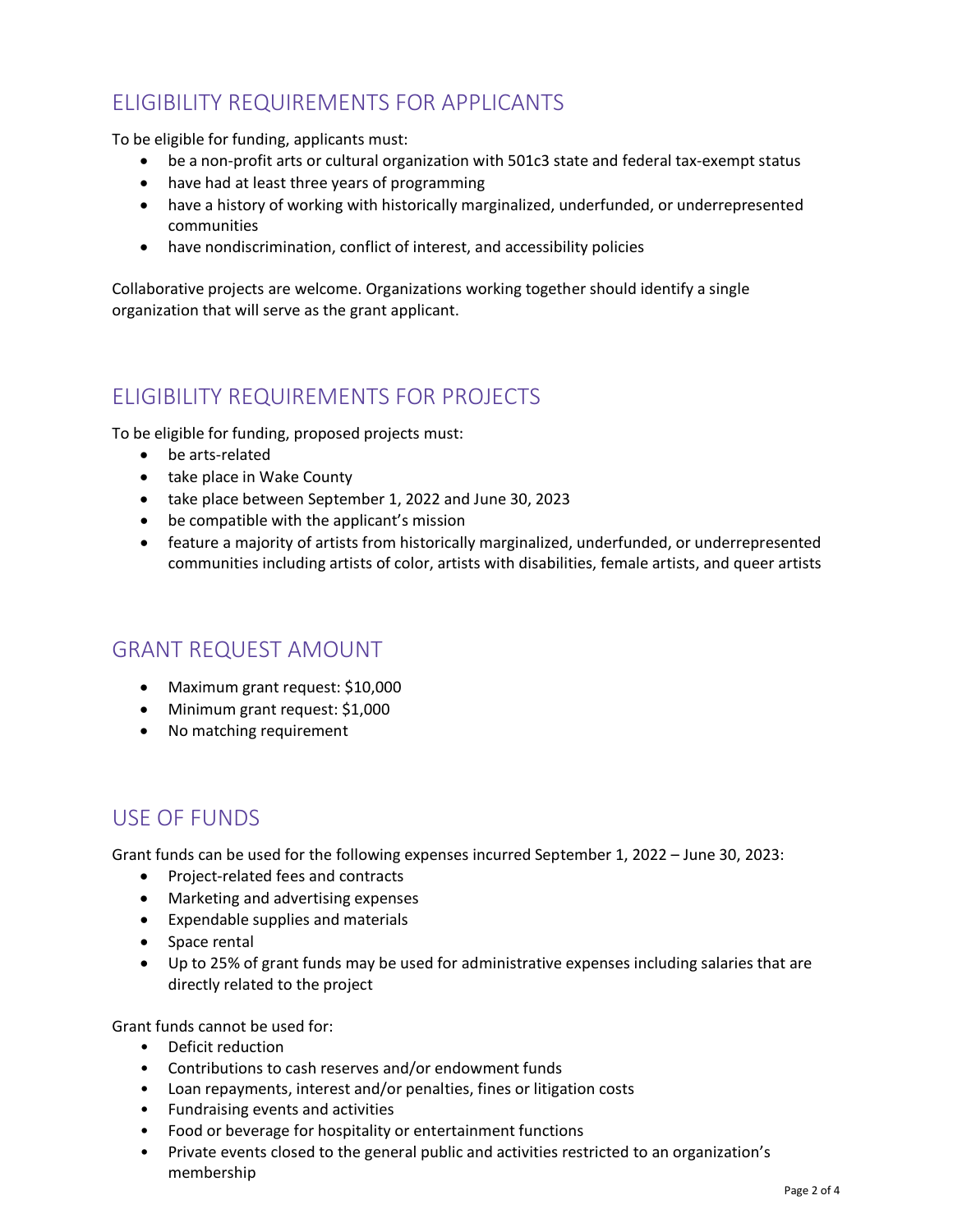- Lobbying expenses
- Tuition for academic study
- Programs in the following areas: acrobatics, aerobic dance, art therapy, clowning, comedy, cosmetology, face painting, fashion shows, gemology, juggling, karaoke, magic shows, martial arts, mineralogy, modeling, nature presentations, pageants, quiz bowl presentations, talent shows
- Scholarships and awards for use outside the applicant's programming
- Projects of a religious nature designed to promote or inhibit religious belief and/or practice and which have no basic underlying secular theme or topics
- Competition prizes

## <span id="page-2-0"></span>EVALUATION CRITERIA

Each application will be evaluated and scored according to the following criteria:

- Community Value 40%
- Quality of Project 35%
- Ability to Complete Project 25%

# <span id="page-2-1"></span>APPLICATION PROCESS

### <span id="page-2-2"></span>Information Session

An information session will be held on Thursday, June 2, 2022 at 10:00 am via Zoom. The session will include information about the updated guidelines/application and time for questions. Register for the session at [https://form.jotform.com/221355023500136.](https://form.jotform.com/221355023500136) Details about joining meeting will be emailed to those registered the day before the session. This session will be recorded and made available to eligible applicants.

### <span id="page-2-3"></span>Application Link

Link to online application: [https://unitedarts.submittable.com/submit/a14e89cf-7e46-4ee3-8a6f-](https://unitedarts.submittable.com/submit/a14e89cf-7e46-4ee3-8a6f-4352538fb3d6/community-spotlight-project-grant-application)[4352538fb3d6/community-spotlight-project-grant-application](https://unitedarts.submittable.com/submit/a14e89cf-7e46-4ee3-8a6f-4352538fb3d6/community-spotlight-project-grant-application)

Deadline: July 8, 2022